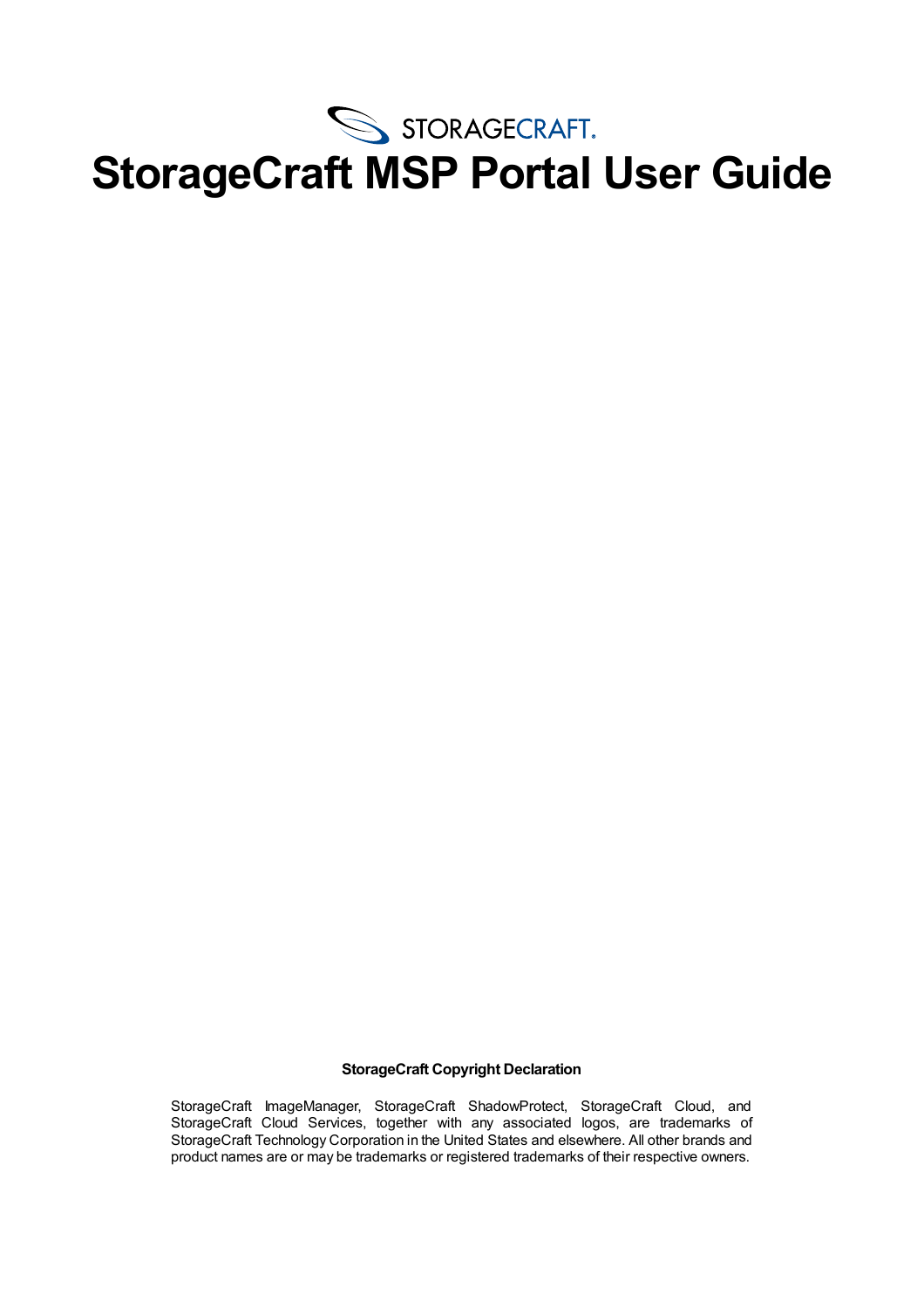### **Table of Content**

<span id="page-1-0"></span>

| Table of Content                       |  |
|----------------------------------------|--|
| 1 MSP Portal Overview                  |  |
| 2 StorageCraft Cloud Management        |  |
| 3 ShadowProtect for MSPs               |  |
| 3.1 ShadowProtect for MSP Introduction |  |
| 3.2 Generating Product Keys            |  |
| 3.3 Managing Product Keys              |  |
| 3.4 Organizing Product Keys            |  |
| 3.5 Installing ShadowProtect for MSPs  |  |
| 4 StorageCraft MSP Portal Reports      |  |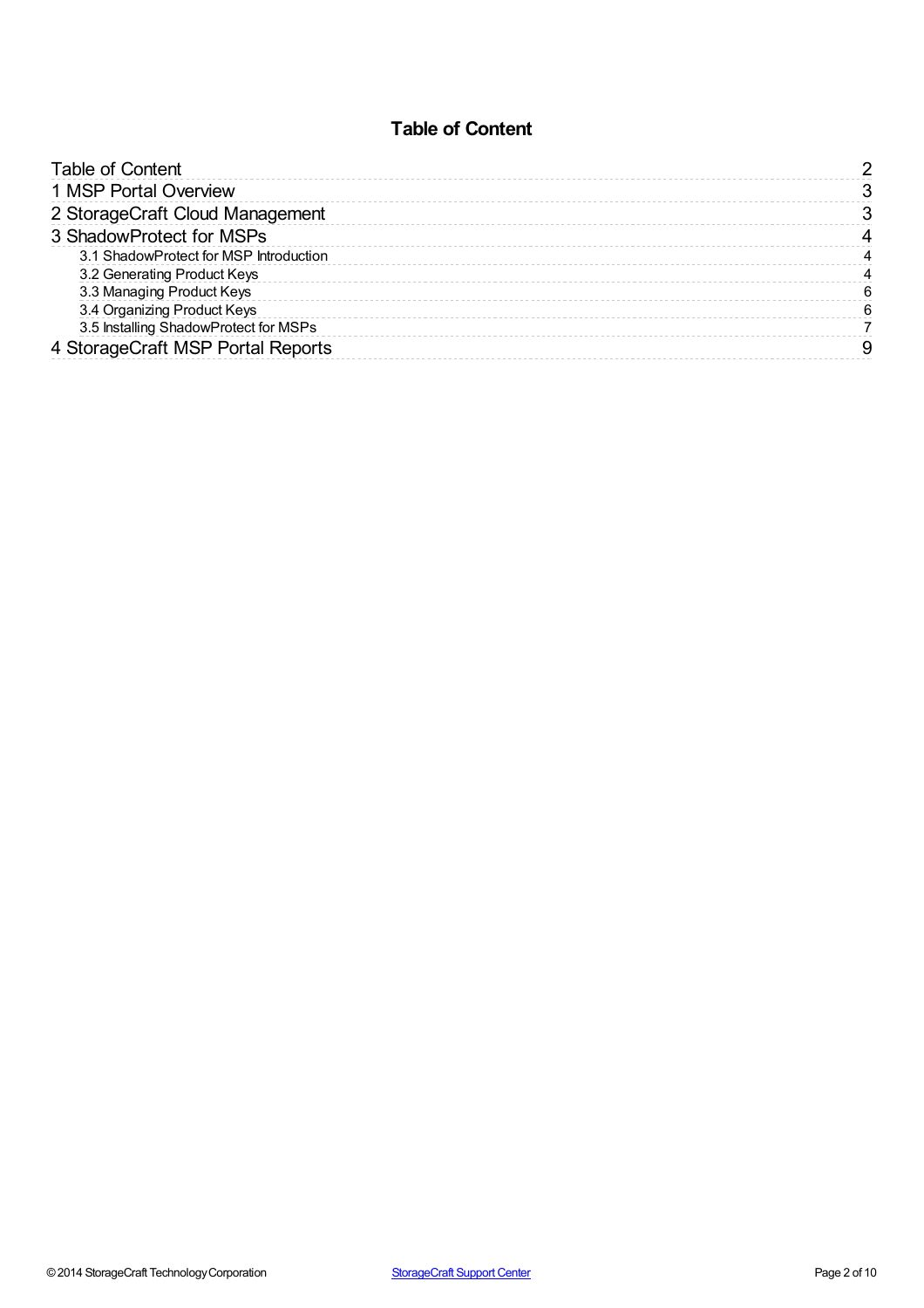

Welcome to the StorageCraft MSP Portal User Guide. Use the navigation links in the outline menu to find the information you need.

**Note: The StorageCraft Cloud is currently only available in North America and Asia Pacific. MSPs in other regions can ignore the StorageCraft Cloud Management section of this user guide.**

# <span id="page-2-0"></span>**1 MSP Portal Overview**

StorageCraft Managed Service Providers (MSPs) use the StorageCraft MSP Portal [\(http://msp.storagecraft.com/](http://msp.storagecraft.com/)) to:

- Manage ShadowProtect MSP licenses.
- Create and manage StorageCraft Cloud Services user accounts.

**STORAGECRAFT**  $\begin{minipage}{.4\linewidth} \centering \begin{tabular}{|c|c|c|} \hline \multicolumn{3}{|c|}{\textbf{error}} & \multicolumn{3}{|c|}{\textbf{error}} \\ \multicolumn{3}{|c|}{\textbf{error}} & \multicolumn{3}{|c|}{\textbf{error}} \\ \multicolumn{3}{|c|}{\textbf{error}} & \multicolumn{3}{|c|}{\textbf{error}} \\ \multicolumn{3}{|c|}{\textbf{error}} & \multicolumn{3}{|c|}{\textbf{error}} \\ \multicolumn{3}{|c|}{\textbf{matrix}} & \multicolumn{3}{|c|}{\textbf{error}} \\ \multicolumn{3}{|$ 

MSP portal credentials are given to you when you register as a StorageCraft MSP.

Use the MSP Portal to:

- Download updated versions of ImageManager.
- Create and manage StorageCraft Cloud user accounts.
- Manage legacy ShadowProtect (SP) licenses, new SP-MSP licenses, and StorageCraft ImageManager jobs in the same place.
- View 12-month trends for ShadowProtect and IME licensing.
- Generate new activation serial numbers for SP-MSP installations.
- Organize licenses into Accounts and geographical sites to easily track how and where each MSP client uses ShadowProtect and ImageManager job licenses.
- View the status of any license (activated vs. deactivated), and if an SP-MSP license is in danger of being deactivated because it has not "called home" recently.
- Generate Activation and Billing Detail reports that contain detailed license activity for a specified time period.
- (For new [ShadowProtect](#page-4-0) MSP licenses only) Initiate license deactivation with a single click. See step 3 of Managing Product Keys for additional information.

# <span id="page-2-1"></span>**2 StorageCraft Cloud Management**

Welcome to StorageCraft Cloud Management.

**Note: The StorageCraft Cloud is currently only available in North America and Asia Pacific. MSPs in other regions can ignore the StorageCraft Cloud Management section of this user guide.**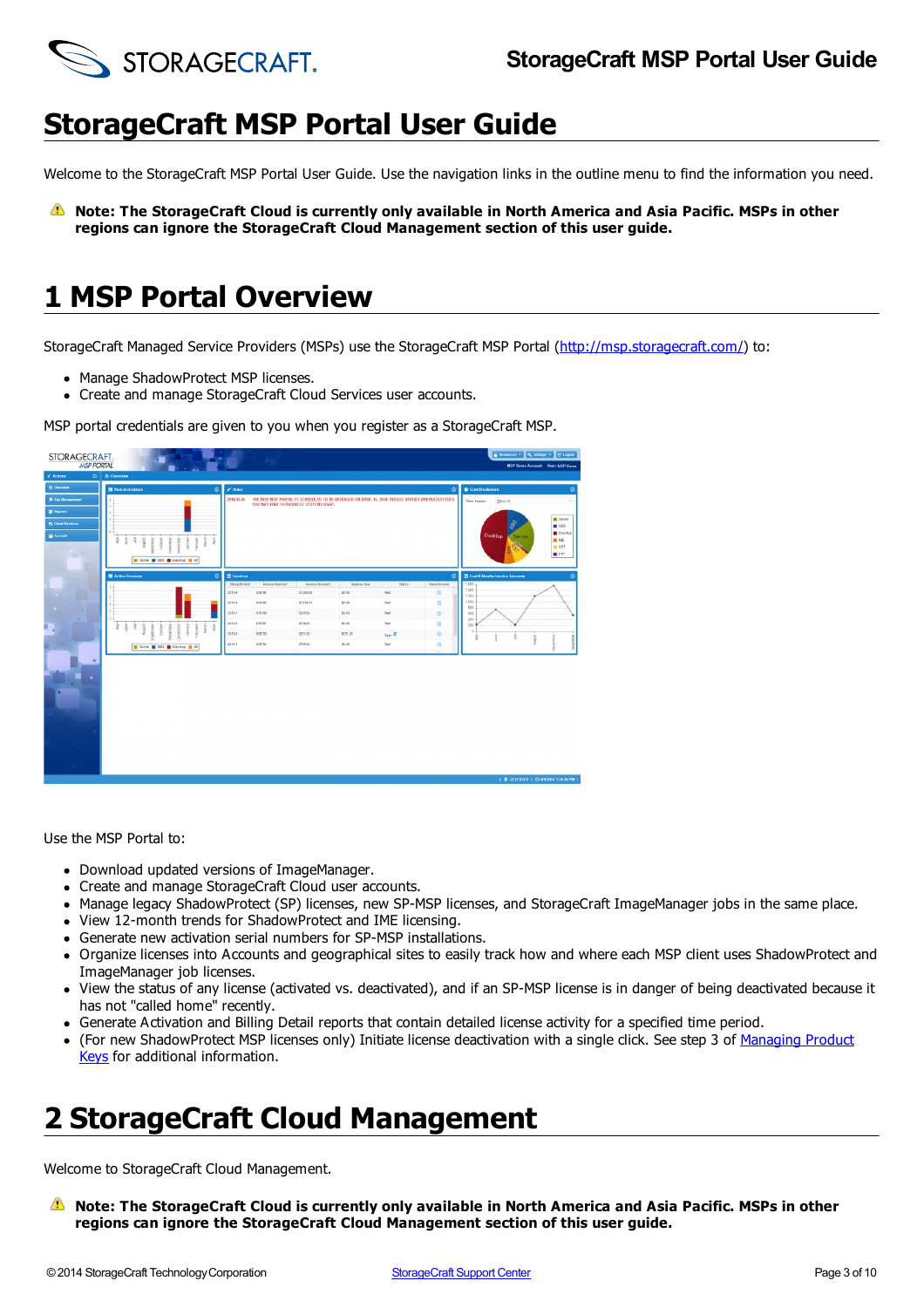

This page contains links to the StorageCraft Cloud Services User Guide.

- [StorageCraft](http://www.storagecraft.com/support/book/storagecraft-cloud-services-user-guide/cloud-services-getting-started) Cloud Overview
- Getting Started in the [StorageCraft](http://www.storagecraft.com/support/book/storagecraft-cloud-services-user-guide/storagecraft-cloud-getting-started) Cloud
- [Creating](http://www.storagecraft.com/support/book/storagecraft-cloud-services-user-guide/english/cloud-service-setup/creating-cloud-services) a Cloud Services Account

# <span id="page-3-0"></span>**3 ShadowProtect for MSPs**

Welcome to StorageCraft® ShadowProtect® for Managed Service Providers. This document introduces ShadowProtect for Managed Service Providers (SP-MSP). It does not provide a complete description of ShadowProtect. For detailed information about using [ShadowProtect](http://support.storagecraft.com/book/shadowprotect-user-guide-0), see the **ShadowProtect User Guide**.

This Guide includes the following major sections:

- [Introduction](#page-3-1)
- The MSP [Portal](#page-2-0)
- Installing [ShadowProtect](#page-6-0) for Managed Services  $\bullet$

#### **Additional Information**

For emerging issues and other resources, see the following:

- $\bullet$  The readme.txt file included with the ShadowProtect product files.
- The StorageCraft technical support Web site at <http://www.storagecraft.com/support.html>.

#### **Documentation Conventions**

**Note** or **Warning** text provides important information about the configuration and/or use of ShadowProtect MSP.

### <span id="page-3-1"></span>**3.1 ShadowProtect for MSP Introduction**

Welcome to ShadowProtect for Managed Service Providers (SP-MSP). This introduction provides only the basic information needed to get started with SP-MSP. A complete description for using [ShadowProtect](/support/node/15269) is found in the ShadowProtect User Guide.

SP-MSP is intended for Managed Service Providers (MSP) who want to provide disaster recovery services to their clients. The MSP unique licensing and installation model addresses the needs of MSPs.

MSPs need to understand the following SP-MSP features:

- SP-MSP provides a subscription-based licensing model appropriate for MSPs.
- SP-MSP does not include a free software trial period. An MSP must activate the ShadowProtect installation before it will function.
- MSPs can purchase and manage SP-MSP licenses online in the integrated StorageCraft MSP portal
- [\(http://msp.storagecraft.com](http://msp.storagecraft.com/)<sup>a</sup>). This includes the ability to remotely deactivate SP-MSP licenses as needed.
- The SP-MSP installer lets you install any ShadowProtect edition (Desktop, Server, or SBS) for your clients.
- SP-MSP supports push install (see Installing the Backup Agent [Remotely](/support/node/15335)), but license activation must be handled separately. SP-MSP requires Internet connectivity because the SP-MSP licenses "call home" daily to StorageCraft servers to confirm that
- the licenses are still active.
- SP-MSP license activation is valid for 30 days. The licenses automatically renew every 30 days unless one of the following occurs:
	- The MSP or StorageCraft explicitly deactivates the license.
	- The license stops calling home (which causes the license to automatically deactivate).

### <span id="page-3-2"></span>**3.2 Generating Product Keys**

Before installing ShadowProtect for Managed Service Providers (SP-MSP), generate the appropriate product key to activate the installation.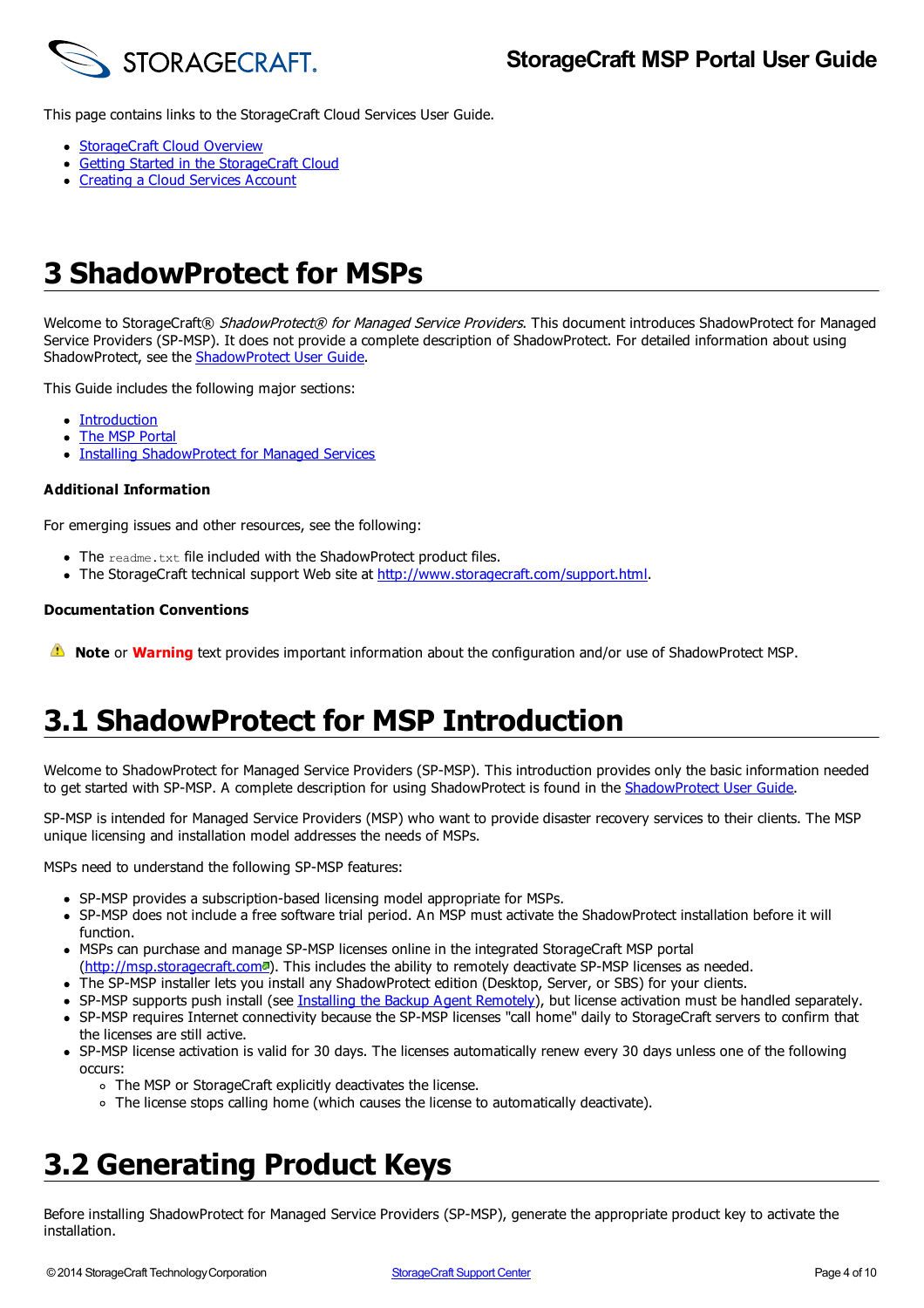

| STORAGECRAFT.            |                                                                                                       | ستا                                       |                                                |                  |                                          |                          | A Resources . O, Settings . 6 Logout     |   |
|--------------------------|-------------------------------------------------------------------------------------------------------|-------------------------------------------|------------------------------------------------|------------------|------------------------------------------|--------------------------|------------------------------------------|---|
| <b>MSP PORTAL</b>        |                                                                                                       |                                           |                                                |                  |                                          |                          | <b>MSP Demo Account User: MSP Demo</b>   |   |
| $\bullet$<br>$f$ Actions | <b>A</b> Key Monogement                                                                               |                                           |                                                |                  |                                          |                          |                                          |   |
| <b>B</b> Overview        | $Q$ Clear<br>Key Sourch:                                                                              | <b>MSP Demo Account 1</b>                 |                                                |                  |                                          |                          |                                          |   |
| Je Key Management        | <b>Accounts/Sites</b>                                                                                 | <b>2.</b> Account Detail                  |                                                |                  |                                          |                          |                                          |   |
| <b>B</b> Reports         | <b>F AREACCOURT &amp; ADS SIDE ARE KEYOU</b>                                                          | Address:<br>11850 S. Election Rd.         |                                                |                  |                                          |                          |                                          |   |
| <b>Ph</b> Cloud Services | M. Accounts<br><sup>11</sup> Petuit Account                                                           | Add your nates here.<br>Note:             |                                                |                  |                                          |                          |                                          |   |
| <b>Account</b>           | E. A. MSP Demo Account 1<br>A MSP Derro Account 2                                                     |                                           |                                                |                  |                                          |                          | And Ste B Add Key(s) # Edit Account      |   |
|                          |                                                                                                       | ShafowProtect C StorageCraft ImageManager | ShadowProtect Granular Recovery for Exchange   |                  | <b>B</b> Legacy Licenses (ShadowProtect) |                          | <b>Ca</b> Legacy Licenses (ImageManager) |   |
|                          |                                                                                                       | Product Key Details<br><b>Product Key</b> | Accountlike                                    |                  | License Type                             |                          | Licenses                                 |   |
|                          |                                                                                                       | XXXX-XXXX-6880-FD1D                       | INSP Demo Account 1/MSP Demo Site 1            | <b>use</b>       |                                          |                          |                                          |   |
|                          |                                                                                                       | XXXX-XXXX-8C69-1444                       | <b>MSP Demo Account 1MSP Demo Sta 1</b>        | up               |                                          |                          |                                          |   |
|                          |                                                                                                       | XXXX-XXXX-805T-94CS                       | IISP Damo Account 1/MSP Damo Site 1            | M2P              |                                          |                          |                                          |   |
|                          |                                                                                                       | XXXXXXXXXXXXXXXXXX                        | 925P Demo Account: 1/MSP Demo Site 1.          | Mith             |                                          |                          |                                          |   |
|                          |                                                                                                       | SCIENTIFICATION AREN'S                    | MSP Dame Account: 1/MSP Dame Site 1            | use              |                                          |                          |                                          |   |
|                          |                                                                                                       | 30006-30006-7800-CC91                     | <b>INSP Demo Account 1/MSP Demo Site 1</b>     | <b>MSP</b>       |                                          | $\overline{\phantom{a}}$ |                                          |   |
|                          |                                                                                                       | XXXX-XXXX-75AB-2877                       | STSP Denis Account: 1845P Denis Site 1.        | MSP              |                                          |                          |                                          |   |
|                          |                                                                                                       | XXXX-XXXX-708A-268D                       | <b>IISP Demo Account 18/5P Demo Site 1</b>     | MSD <sub>1</sub> |                                          |                          |                                          |   |
|                          |                                                                                                       | XXXX-XXXXX-7183-78CD                      | 85P Demo Account 1889 Demo Site 1              | <b>Mid-</b>      |                                          |                          |                                          |   |
|                          |                                                                                                       | XXXX-XXXX-71AB-D4C3                       | MSP Demo Account 1MSP Demo Site 1              | upp              |                                          |                          |                                          |   |
| ٠                        |                                                                                                       | VIDOL/GOOL/HIML0RNL                       | MSD Damn Arrestoff 18852 Damn Site 1           | uto.             |                                          |                          |                                          |   |
|                          | Legend                                                                                                | Adjustion Details                         |                                                |                  |                                          |                          |                                          |   |
|                          | OK.                                                                                                   | Activated                                 | Deactivation*<br>Last Communication<br>Product | <b>MSP Harne</b> | Customer Name                            | Computer Role            | Computer Hame                            | ٠ |
|                          | Critical<br>Deactivated/Deactivate<br>Deactivation requested - atil active<br>Reactivate this machine |                                           |                                                |                  |                                          |                          | <b>El Activatos Surveary</b>             |   |

#### **To generate a new product key**

- 1. In the MSP Portal (in the Actions section on the left), select **Key Management**.
- 2. In the Accounts/Sites panel, select (or create) the Account/Site where you want to add a product key.
- 3. In the Account Detail panel, select the product tab (e.g. ShadowProtect) you want.
- 4. Click **Add Key(s)** in the Account Detail panel. This displays the Add Key(s) dialog box.
- 5. In the Add Key(s) dialog window, select the Product Type, Quantity (Qty.), and Account/Sited, then click **Add Key(s)** at the bottom of the Add Key(s) dialog box.

## **Product**

The type of product key to generate. Options include the following:

#### **ShadowProtect for Managed Service**

**Providers:** Generate a ShadowProtect product key. This product key can activate any ShadowProtect edition (Server, SBS, or Desktop). StorageCraft determines billing fees based on the installed version of Windows where the product key is used.

#### **StorageCraft ImageManager**: Generate a

product key that contains ImageManager job licenses. Each product key can contain up to 50 jobs for each of the following:

- intelligentFTP
- ShadowStream
- HeadStart Restore

#### **ShadowProtect Granular Recovery for**

**Exchange (GRE)**: Generate a product key that contains a GRE license for a specified Microsoft Exchange server. (**Quantity doesn't apply to GRE**.) Supply the following information:

- Exchange Server Name.
- Exchange Server Version.
- **Quantity** The number of product keys (up to 10) to generate. (If applicable.)
- <span id="page-4-0"></span>**Account/Site** The Account/Site container associated with these product keys. By default, the MSP Portal populates this field with the Account/Site selected in Step 2.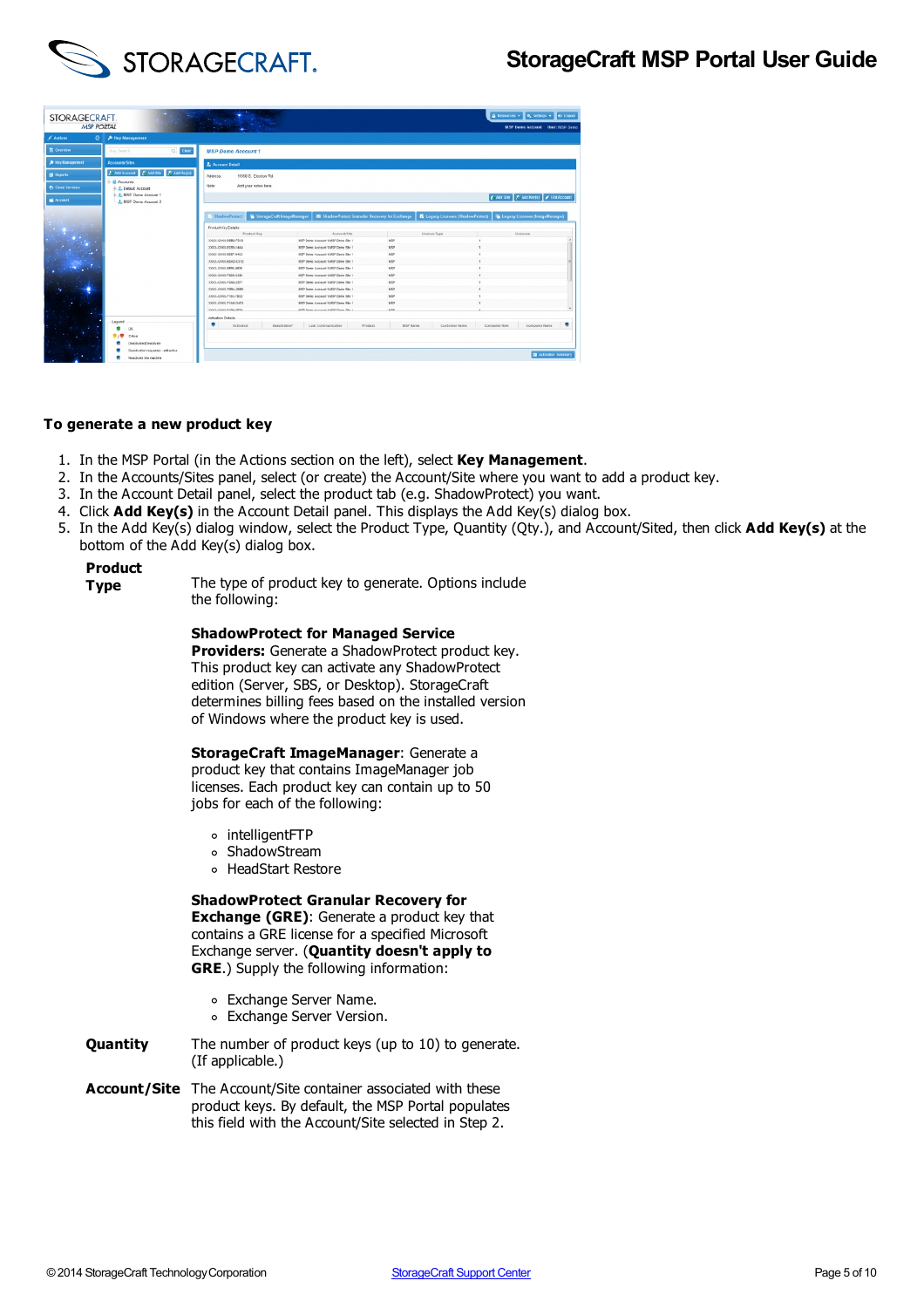

# <span id="page-5-0"></span>**3.3 Managing Product Keys**

After [activating](/support/node/12380) products you can use the integrated Key Management interface in the MSP Portal to manage product keys.

| STORAGECRAFT.<br><b>MSP PORTAL</b> |                                                                       | <b>COMMA</b>                                                                                                                                  |                                                                                                    |                                  | A Resources . Q, Settings . B Logout<br><b>NSP Demo Account</b> User: MSP Demo                    |
|------------------------------------|-----------------------------------------------------------------------|-----------------------------------------------------------------------------------------------------------------------------------------------|----------------------------------------------------------------------------------------------------|----------------------------------|---------------------------------------------------------------------------------------------------|
| $\bullet$<br>$f$ Actions           | * Key Hanagement                                                      |                                                                                                                                               |                                                                                                    |                                  |                                                                                                   |
| <b>D</b> Overview                  | $Q_1$ Cease<br>Key Search                                             | <b>MSP Demo Site 1</b>                                                                                                                        |                                                                                                    |                                  |                                                                                                   |
| <b>Je Key Management</b>           | <b>AccountdSites</b>                                                  | <b>E</b> Site Detail                                                                                                                          |                                                                                                    |                                  |                                                                                                   |
| <b>III</b> Reports                 | <b>Z. ASEACCOURT &amp; ARE STE   Z: ASEKOSIS)</b>                     | Address:<br>Same as account.                                                                                                                  |                                                                                                    |                                  |                                                                                                   |
| <b>B</b> Cloud Services            | St. Accounts<br>2. Default Account                                    | A note 2.<br>Note:                                                                                                                            |                                                                                                    |                                  |                                                                                                   |
| <b>C</b> Account                   | - 3. MSP Demo Account 1<br>MSP Damo Site 1                            |                                                                                                                                               |                                                                                                    |                                  | 27 Add Keyta) # Edit Site                                                                         |
| ٠.<br><b>CALL AND</b>              | MSP Damo Site 2<br>MSP Demo Site 3<br>2. MSP Demo Account 2           | <b>StorageCraft ImageManager</b><br><b>5</b> ShadowProtect<br>Product Key Details<br>Product Key<br>XXXX-XXXXX-1792-7805<br>Actuation Details | ShadowProtect Granular Recovery for Exchange<br>Account/Site<br>MSP Demo Account 1445P Demo Site 1 | License Type<br><b>GRE</b>       | <b>5</b> Leoncy Licenses (ShadowProtect) Q Leoncy Licenses (ImageManager)<br>Licenses<br>Unimited |
|                                    | Legend<br>rw.<br>Citical<br>Deachrated/Deachrate                      | Activated<br>2014-04-04<br>This license cannot be deach ated anti 2015-04-01                                                                  | Dearthuriant<br>N/L                                                                                | <b>Januar Date</b><br>2014-04-04 | ٠<br>Server Name<br>$\blacksquare$<br>MSP Demo ORE Server                                         |
|                                    | Deachration requested - still active<br><b>Faschrate this machine</b> |                                                                                                                                               |                                                                                                    |                                  | <b>Si</b> Activation Summary                                                                      |

#### **To Manage a Product Key**

- 1. In the MSP Portal, click **Key Management**.
- 2. In the Accounts/Sites panel select an account.
- 3. Select the site you want to manage from the Accounts tree.
- 4. In the Site panel, select one of the product tabs (ShadowProtect, StorageCraft ImageManager, ShadowProtect Granular Recovery for Exchange, etc.).
	- The Product Key Details panel displays a list of keys for the selected product.
- 5. Click on any of the keys in the list to display the Activation Details for that key.

Modify the product key status as needed. The MSP Portal makes the changes instantly. Depending on the product key type, you can do the following:

**Change the Account/Site association:** (Available for any license type) You can associate the product key with a different Account or Site by selecting it from the drop-down list. **Deactivate an SP-MSP key:**

Click **Deactivate to** disable an SP-MSP product key and remove it from SP-MSP billing. SP-MSP finalizes the deactivation on the next call home. Once deactivated, StorageCraft no longer bills for the product key.

**Reactivate a Deactivated SP-MSP key:** Click **Reactivate** on a previously deactivated SP-MSP product key to bring it back on-line. StorageCraft resumes billing for the product key once reactivated.

### <span id="page-5-1"></span>**3.4 Organizing Product Keys**

The new MSP portal organizes the keys for you. This page helps you understand how it works.

The **Key Management** panel displays the list of accounts and sites. Click the + on the left side of an account name to expand the list of sites for that account. Click on any of the sites to display the Site Detail and Product Key Details for the selected site. The Site Detail panel displays tabs for the various products (ShadowProtect, ImageManager, etc.). Click any of the tabs to see the keys for the selected product. Click any product key to see the Activation Details for the selected key. The legend helps you understand the activation details.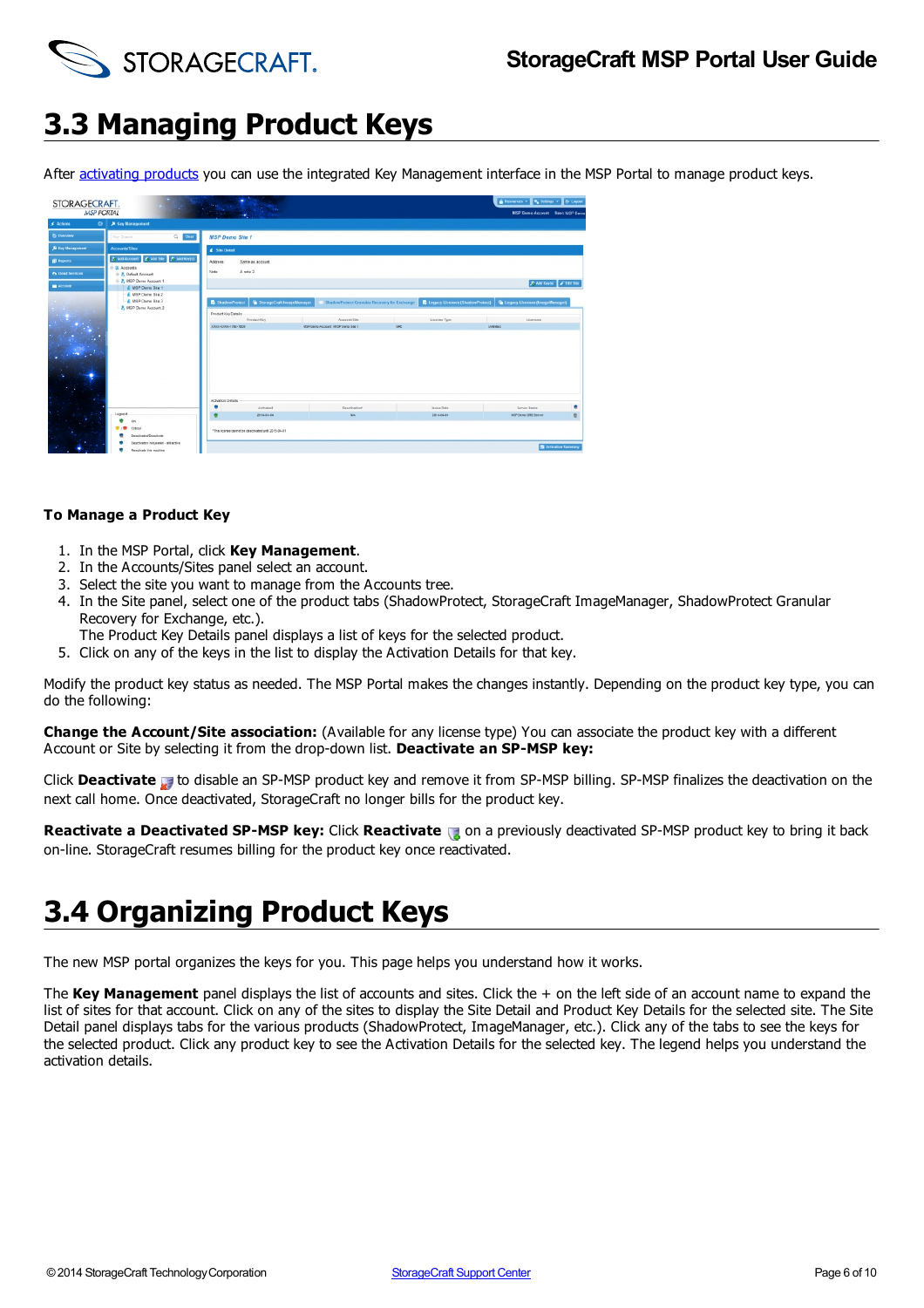

| STORAGECRAFT.<br><b>MSP PORTAL</b> |                                                                                             |                                                           |                                                                          |  |  |  |
|------------------------------------|---------------------------------------------------------------------------------------------|-----------------------------------------------------------|--------------------------------------------------------------------------|--|--|--|
| $\angle$ Actions<br>O              | Key Management                                                                              |                                                           |                                                                          |  |  |  |
| <b>图 Overview</b>                  | Clear<br>$\hbox{\ensuremath{\mathsf{Q}}\xspace}$<br>Key Search:                             | <b>MSP Demo Account 1</b>                                 |                                                                          |  |  |  |
| <b>S</b> Key Management            | <b>Accounts/Sites</b>                                                                       | <b>Account Detail</b>                                     |                                                                          |  |  |  |
| <b>目 Reports</b>                   | Add Site<br><b>2. Add Account</b><br>Add Key(s)                                             | 11850 S. Election Rd.<br>Address:                         |                                                                          |  |  |  |
| Cloud Services                     | & Accounts<br>Default Account                                                               | Add your notes here.<br>Note:                             |                                                                          |  |  |  |
| <b>Account</b>                     | <b>Default Site</b><br>- MSP Demo Account 1<br>MSP Demo Site 1<br>MSP Demo Site 2           | StorageCraft ImageManager<br><b>ShadowProtect</b>         | ShadowProtect Gran                                                       |  |  |  |
|                                    | MSP Demo Site 3<br>MSP Demo Account 2                                                       | Product Key Details<br>Product Key<br>XXXX-XXXX-6BB0-FD1D | Account/Site<br>MSP Demo Account 1/MSP Demo Site 1                       |  |  |  |
|                                    |                                                                                             | XXXX-XXXX-6C69-14A4                                       | MSP Demo Account 1/MSP Demo Site 1                                       |  |  |  |
|                                    |                                                                                             | XXXX-XXXX-6D57-94C5                                       | MSP Demo Account 1/MSP Demo Site 1                                       |  |  |  |
|                                    |                                                                                             | XXXX-XXXX-6DAD-C012                                       | MSP Demo Account 1/MSP Demo Site 1                                       |  |  |  |
|                                    |                                                                                             | XXXX-XXXX-6EB0-9626                                       | MSP Demo Account 1/MSP Demo Site 1                                       |  |  |  |
|                                    |                                                                                             | XXXX-XXXXX-700D-CC01                                      | MSP Demo Account 1/MSP Demo Site 1                                       |  |  |  |
|                                    |                                                                                             | XXXX-XXXX-70A8-2877                                       | MSP Demo Account 1/MSP Demo Site 1                                       |  |  |  |
|                                    |                                                                                             | XXXX-XXXX-70BA-268D                                       | MSP Demo Account 1/MSP Demo Site 1                                       |  |  |  |
|                                    |                                                                                             | XXXX-XXXX-7183-78CD                                       | MSP Demo Account 1/MSP Demo Site 1                                       |  |  |  |
|                                    |                                                                                             | XXXX-XXXX-71A8-D4C3<br>XXXX-XXXX-71B8-2B36                | MSP Demo Account 1/MSP Demo Site 1<br>MSP Demo Account 1/MSP Demo Site 1 |  |  |  |
|                                    |                                                                                             | <b>VIVIAL VIRAL SAJA JPAS</b>                             | 1100 Bang Assembla (1100 Bang Paul 4                                     |  |  |  |
|                                    |                                                                                             | <b>Activation Details</b>                                 |                                                                          |  |  |  |
|                                    | Legend<br>OK<br>Critical<br>Deactivated/Deactivate<br>Deactivation requested - still active | Activated<br>Deactivation*                                | <b>Last Communication</b>                                                |  |  |  |
|                                    | Reactivate this machine                                                                     |                                                           |                                                                          |  |  |  |

#### **To add an account**

- 1. In the MSP Portal, click the **Key Management** tab.
- 2. In the Accounts/Sites panel, click **Add Account**. This will display the New Account Detail panel.
- 3. In the New Account Detail panel, type the name of the account you want to add.
- 4. In the Address and Notes fields (optional) add information as you want it to appear in the MSP portal, then click **Save**.

**Account Name** The name of the client account you want to add. Enter it as you want it to appear in the MSP Portal.

Address (Optional) The client address.

**Notes** (Optional) Any descriptive information that you want to associate with this client account. For example, primary contact information, account number.

#### **To add a site**

- 1. In the MSP Portal, select **Key Management**.
- 2. In the Accounts/Sites panel, Click **Add Site**.
- 3. In the New Site Detail panel, complete the empty fields and select the account associated with the new site.

**Site Name** The name of the client site, as you want it to appear in the MSP Portal.

**Account** Select the account associated with the site.

- **Address** (Optional) The site address.
- **Notes** (Optional) Any descriptive information that you want to associate with this client site. For example, contact information, groups located at this site.
- **Note:** Once created, you can select an existing Site to modify its current values. You can change the account associated with the site by selecting a different account in the New Site Detail panel.

# <span id="page-6-0"></span>**3.5 Installing ShadowProtect for MSPs**

#### **To install ShadowProtect for Managed Service Providers**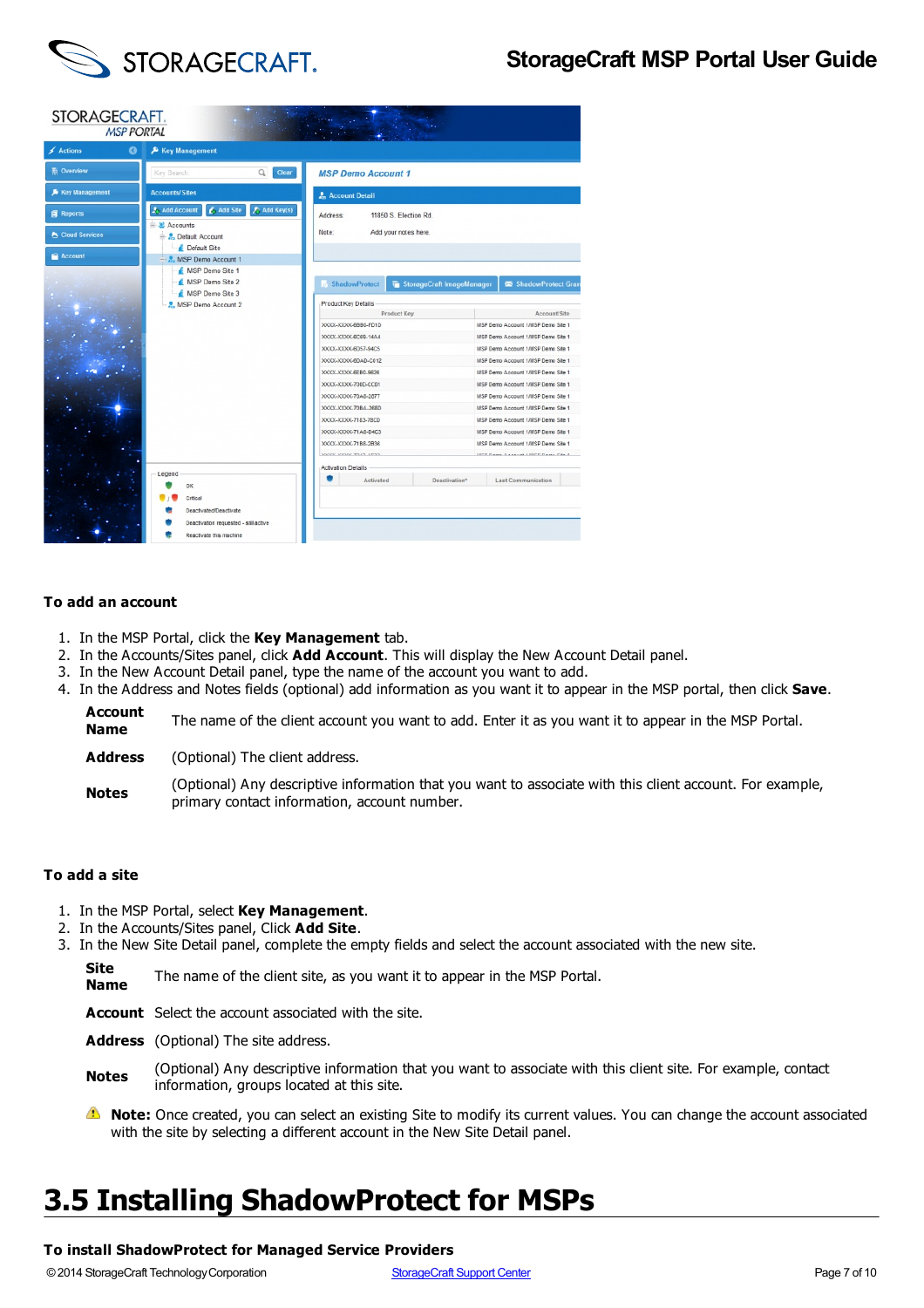

- 1. Download the ShadowProtect for Managed Service Providers (SP-MSP) installer (For example, MSP\_Setup\_5.1.5.exe).
- 2. Deactivate any existing ShadowProtect licenses that you want to upgrade to SP-MSP.
- Doing this prevents double-billing of both the old and new licenses.
- 3. Launch the Setup installer.
- 4. On the Choose Setup Language page, select the language for the installation, then click **Next**.
- 5. On the Welcome page, click **Next**.
- 6. On the License Agreement page, select **I accept the terms of the license agreement**, then click **Next**.
- You must accept the license agreement to install ShadowProtect. Click **Print** to print out the License Agreement. 7. On the Setup Type page, select the type of installation you want to perform, then click **Next**.
	- **Complete** Installs all ShadowProtect components at the default installation path (C:\Program Files\StorageCraft\ShadowProtect). The installation path varies slightly depending on the Windows version where you are installing ShadowProtect. **Custom** Displays two other Wizard pages that let you select the installation path and the specific ShadowProtect components to install. **Management** Installs the ShadowProtect Management GUI, which lets you manage ShadowProtect operations for this **Console** system and remote systems if desired.
		- **Backup Agent** Installs the ShadowProtect Backup agent. This allows remote management of the ShadowProtect operations on this system.
	- **Mount Tools** Installs the ShadowProtect mount driver and VirtualBoot.
- 8. In the Ready to Install the Program page, click **Install**.
- 9. In the Complete page, select **Yes, I want to restart my computer now**, then click **Finish.**
	- If you cannot restart the computer immediately, select **No, I will restart my computer later.** However, you must restart the computer before attempting to use ShadowProtect.

#### **Activating ShadowProtect for MSPs**

**Note:** SP-MSP does not provide a free trial period. Before using an SP-MSP installation, you must activate it.

#### **To activate ShadowProtect for Managed Service Providers**

- 1. Launch SP-MSP.
- 2. From the menu bar, select **Help** > **Product Activation**.
- 3. In the MSP Activation dialog box, provide the requested information, then click **Activate**.

**Serial Number** The product key that you generated on the StorageCraft MSP Portal (see To [Generate](#page-3-2) a Product Key). **MSP Name** The name of the MSP installing the product key. This value should be identical for every SP-MSP product key that you install.

**Customer Name** The name of the client using this SP-MSP product key. This value should be identical for every SP-MSP product key installed for a particular client.

(Optional) A machine name or brief description that lets you easily identify the system associated with this SP-MSP product key.

**Computer Role** Although not specifically required, StorageCraft highly recommends specifying a computer role. Doing so makes it much easier to keep track of product key assignments and manage product key deactivation over time.

See the ["ShadowProtect](#page-6-0) MSP Version" section on the ShadowProtect User Guide Agent [Option](/support/node/18952) page or Installing ShadowProtect for MSPs in the MSP Portal User Guide for additional information.

#### **Clients using Proxy Servers**

The MSP version of ShadowProtect on a 64-bit OS client uses a proxy server to access the Internet. It requires proxy settings for both 32-bit and 64-bit applications or ShadowProtect can't activate its license.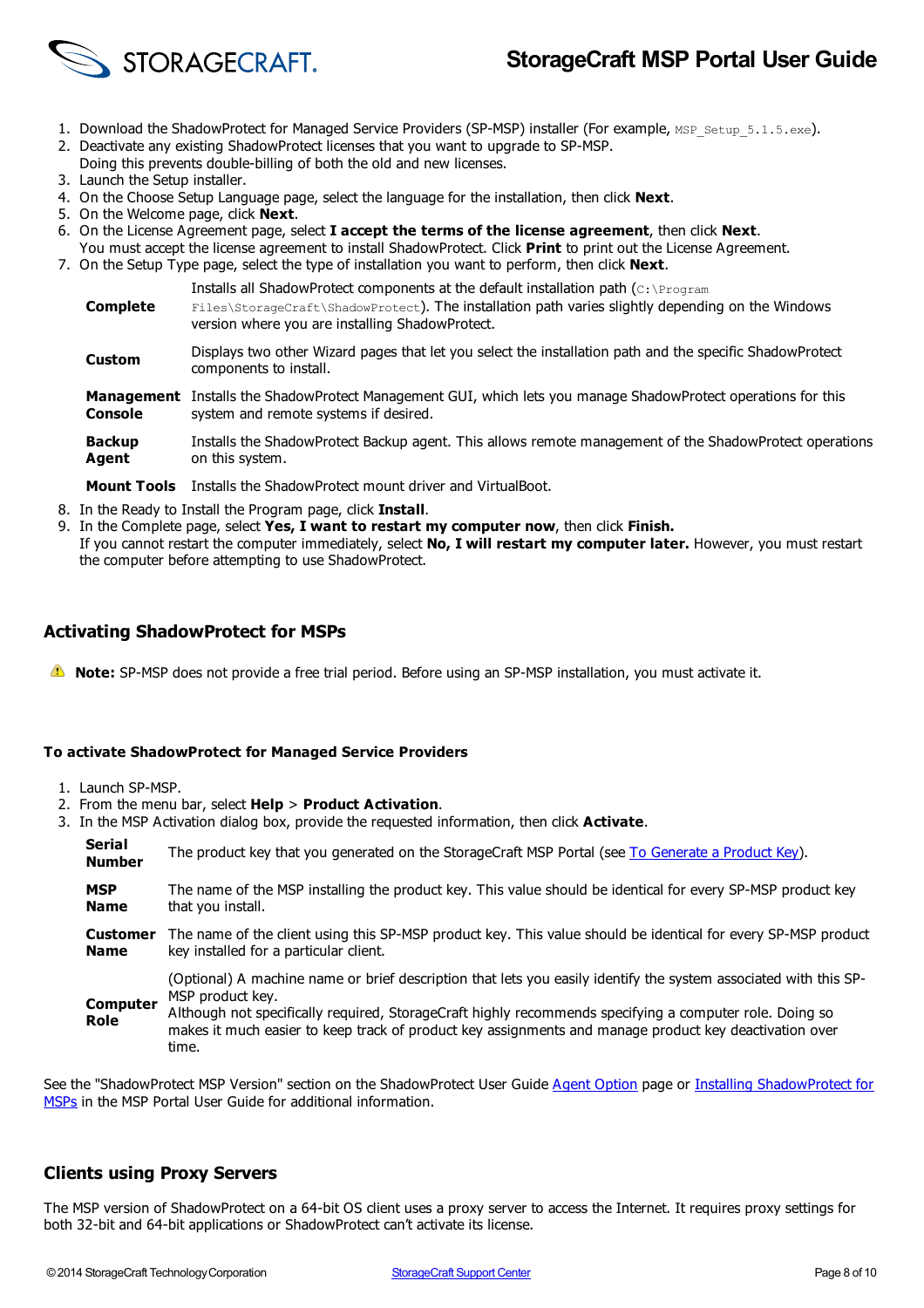

The proxy read-only fields in the MSP version of ShadowProtect (see Options > Agent Options > Agent NT Service Options) should match the proxy settings in Windows (see Control Panel > Internet Options > Connections > LAN Settings > Proxy Server).

See the "ShadowProtect MSP Version" section on the ShadowProtect User Guide Agent [Option](/support/node/18952) page for additional information.

## <span id="page-8-0"></span>**4 StorageCraft MSP Portal Reports**

The StorageCraft MSP Portal Reports page lets you monitor license (key) Activation and Billing Detail.

| STORAGECRAFT.<br><b>MSP PORTAL</b> |                    |                                                                                                                   | <b>COLLE</b><br><b>September</b>                            | <b>Simple</b>                                |         |                        |                             | <b>MSP Demo Account</b> | & Resources + 0, Settings + 0 + Logost<br><b>User: MSP Demo</b> |
|------------------------------------|--------------------|-------------------------------------------------------------------------------------------------------------------|-------------------------------------------------------------|----------------------------------------------|---------|------------------------|-----------------------------|-------------------------|-----------------------------------------------------------------|
| $\leq$ Actions<br>$\bullet$        | <b>III</b> Reports |                                                                                                                   |                                                             | <b>MSP Demo Account Activation Report</b>    |         |                        |                             |                         |                                                                 |
| 图 Overview                         |                    | <b>E</b> Activation Report                                                                                        | $\circ$                                                     | ShadowProtect Granular Recovery for Exchange |         |                        |                             |                         |                                                                 |
| <b>A</b> Key Management            |                    |                                                                                                                   | Select a date range where you want to view activations. The | Product Key                                  | Product | Account/Site           | Server Ilame                | Activated               | Deactivated                                                     |
|                                    |                    |                                                                                                                   | report includes only active licenses for this date range.   | 30006-30006-1792-7809                        | GRE     | MSP Demp Account 1/MSP | <b>IISP Demo GRE Server</b> | 2014-04-04              |                                                                 |
| <b>B</b> Reports                   | Start Date:        | 12/02/13                                                                                                          | 皿                                                           |                                              |         |                        |                             |                         |                                                                 |
| A Cloud Services                   | End Date:          | 06/06/14                                                                                                          | 皿                                                           |                                              |         |                        |                             |                         | C Download as CSV file                                          |
| <b>M</b> Account                   |                    | Select the product types to include in the report.                                                                |                                                             |                                              |         |                        |                             |                         |                                                                 |
|                                    |                    | ShadowProtect Desktop<br>ShadowProtect Small Business Server<br>ShadowProtect Server<br>StorageCraft ImageManager | ShadowProtect Granular Recovery for Exchange                |                                              |         |                        |                             |                         |                                                                 |
|                                    |                    |                                                                                                                   | <b>View Report</b>                                          |                                              |         |                        |                             |                         |                                                                 |

### **Activation Report**

The Activation Report displays information about all product keys (activations and deactivations) assigned to a specific MSP:

- ShadowProtect-MSP keys (Desktop, SBS, Server).
- ImageManager-MSP keys.
- ShadowProtect Granular Recovery for Exchange.

#### **To generate an activation report**

- 1. In the MSP Portal, click the **Reports** tab. This displays the Reports panel.
- 2. In the Reports panel, click the **Activation Report** tab. This displays the Activation Report options.
- 3. Select the Start and End date and which product types to include in the report.
- 4. Click **View Report.**

| Start Date | The start date of the date range to include in the report. |
|------------|------------------------------------------------------------|
|------------|------------------------------------------------------------|

**End Date** The end date of the date range to include in the report.

**Products to include** Select the types of product keys to include in the report.

- **Sort** Specify how you want to sort the report output by clicking on the heading of the column you want to sort.
- **A Note**: To view the report in your browser, you must enable pop-ups for the MSP Portal URL (msp.storagecraft.com).

#### **Billing Detail Report**

The Billing Detail Report displays information about all product keys assigned to a specific MSP:

- ShadowProtect-MSP keys (Desktop, SBS, Server).
- ImageManager-MSP keys.
- Most importantly, the Billing Detail report displays a count of billable licenses for the specified month.

#### **To generate a billing detail report**

- 1. In the MSP Portal, click the **Reports** tab. This displays the Reports panel.
- 2. In the Reports panel, click **Billing Detail Report**. This displays the Billing Detail Report panel.
- 3. In the Billing Detail Report panel, select the month that you want to view in the report, then click **View Report**.

**Note:** To view the report in your browser, you must enable pop-ups for the MSP Portal URL (msp.storagecraft.com).